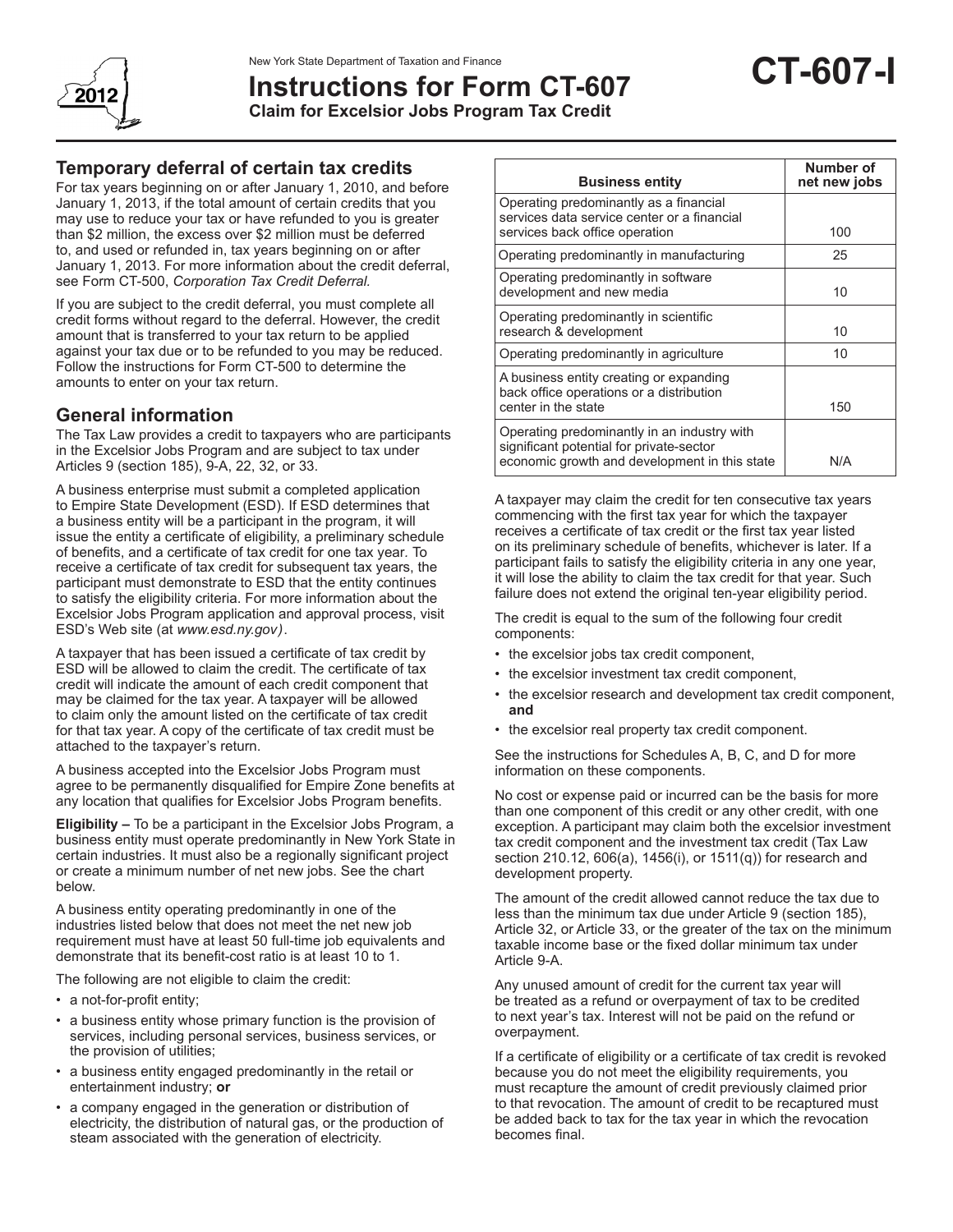#### **Definitions**

*Certificate of eligibility* means the document issued by ESD to an applicant that has completed an application to be admitted into the Excelsior Jobs Program and has been accepted into the program by ESD. Possession of a certificate of eligibility does not by itself guarantee eligibility to claim the tax credit.

*Certificate of tax credit* means the document issued to a participant by ESD, after ESD has verified that the participant has met all applicable credit eligibility criteria. The certificate will be issued annually if such criteria are met and will specify the exact amount of each of the excelsior jobs program tax credit components that a participant may claim, and will specify the tax year for which those tax credit components may be claimed.

*Participant* means a business entity that has completed an application to be admitted into the Excelsior Jobs Program, has been issued a certificate of eligibility by ESD, and has demonstrated that it meets the eligibility requirements of the Excelsior Jobs Program, and has been certified as a participant by ESD.

### **Line instructions**

#### **Line A – Year of eligibility**

You may claim the credit for ten consecutive tax years starting with the first tax year for which you receive a certificate of tax credit or the first tax year listed on your preliminary schedule of benefits, whichever is later. Enter a number from 1 to 10. Failure to qualify for credits for any of those years does not extend the ten-year benefit period.

**Line B –** If you are claiming a credit passed through to you from a partnership, mark an *X* in the box.

#### **Schedule A – Excelsior jobs tax credit component**

A participant in the Excelsior Jobs Program is eligible to claim a tax credit for each net new job that it creates in New York State. The amount you are eligible to claim for this tax year is shown on your certificate of tax credit.

**Line 1 –** Enter the amount of your excelsior jobs tax credit component, which can be obtained from your certificate of tax credit issued by ESD. Attach a copy of your certificate.

**Line 2 –** Enter the amount(s) from line 29.

**Line 3 – New York S corporations:** Transfer this amount to Form CT-34-SH, *New York S Corporation Shareholders' Information Schedule*, and provide your shareholders with their pro rata share of line 3. The shareholder will enter that amount on Form IT-607, *Claim for Excelsior Jobs Program Tax Credit.*

#### **Schedule B – Excelsior investment tax credit component**

A participant in the Excelsior Jobs Program is eligible to claim a credit on qualified investments. The credit is equal to 2% of the cost or other basis for federal income tax purposes of the qualified investment.

You may not claim both the excelsior investment tax credit component and the investment tax credit (Tax Law sections 210.12, 606(a), 1456(i), or 1511(q)) for the same property for any tax year, except that you may claim both the excelsior investment tax credit component and the investment tax credit for research and development property. You may not claim both the excelsior investment tax credit component and the brownfield tangible property credit component (Tax Law section 21) with regard to a particular piece of property.

The election to claim the excelsior investment tax credit component, the investment tax credit, or the brownfield tangible property credit component with regard to the same property, is irrevocable.

**Line 4 –** Enter the amount of your excelsior investment tax credit component, which can be obtained from your certificate of tax credit issued by ESD. Attach a copy of your certificate.

**Line 5 –** Enter the amount(s) from line 29.

**Line 6 – New York S corporations:** Transfer this amount to Form CT-34-SH, and provide your shareholders with their pro rata share of line 6. The shareholder will enter that amount on Form IT-607*.*

#### **Schedule C – Excelsior research and development tax credit component**

A participant in the Excelsior Jobs Program is eligible to claim an excelsior research and development tax credit for research and development expenditures in New York State. The credit component is equal to 50% of the portion of your federal research and development tax credit that relates to your research and development expenditures in New York State during the tax year. However, the credit component cannot exceed 3% of the qualified research and development expenditures attributable to activities conducted in New York State.

**Line 7 –** Enter the amount of your excelsior research and development tax credit component, which can be obtained from your certificate of tax credit issued by ESD. Attach a copy of your certificate.

**Line 8 –** Enter the amount(s) from line 29.

**Line 9 – New York S corporations:** Transfer this amount to Form CT-34-SH, and provide your shareholders with their pro rata share of line 9. The shareholder will enter that amount on Form IT-607*.*

#### **Schedule D – Excelsior real property tax credit component**

A participant in the Excelsior Jobs Program that is qualified as a regionally significant project or is located in an investment zone is eligible to claim an excelsior real property tax credit.

The credit is a percentage of the eligible real property taxes on the real property comprising the regionally significant project or located in the investment zone. You will find your credit amount on your certificate of tax credit.

**Line 10 –** Enter the amount of your excelsior real property tax credit component, which can be obtained from your certificate of tax credit issued by ESD. Attach a copy of your certificate.

**Line 11 –** Enter the amount(s) from line 29.

**Line 12 – New York S corporations:** Transfer this amount to Form CT-34-SH, and provide your shareholders with their pro rata share of line 12. The shareholder will enter that amount on Form IT-607*.*

#### **Schedule E – Credit summary**

**New York S corporations:** Only complete this schedule if reporting a recapture. Complete only line 18.

**Line 18 –** If a certificate of eligibility or a certificate of tax credit issued by ESD is revoked because you do not meet the eligibility requirements of the credit, the amount of all credits previously allowed and claimed by you under Tax Law section 31 prior to